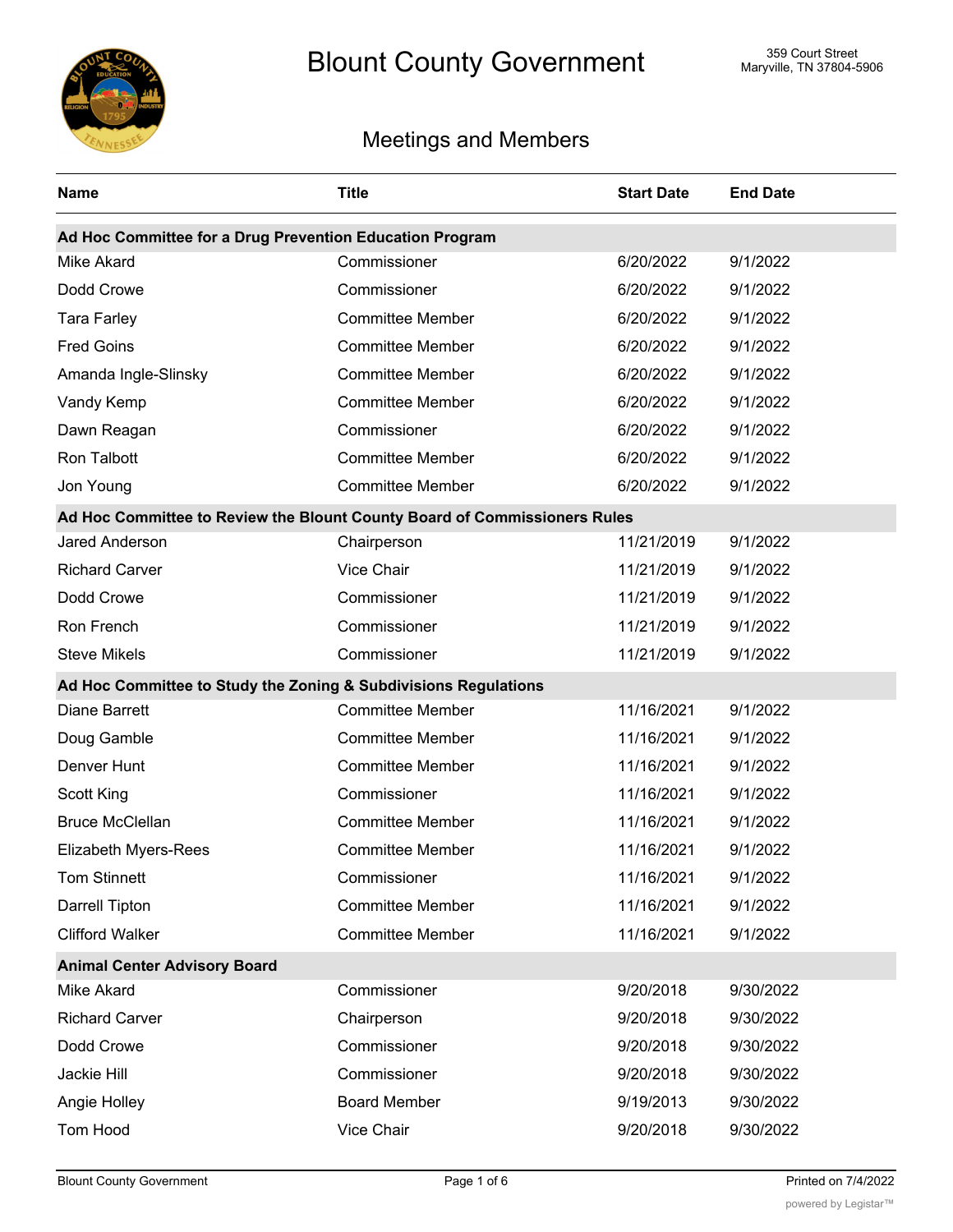| <b>Name</b>                   | <b>Title</b>            | <b>Start Date</b> | <b>End Date</b> |
|-------------------------------|-------------------------|-------------------|-----------------|
| Carl Koella                   | <b>Board Member</b>     | 9/19/2013         | 9/30/2022       |
| Chris Protzman                | <b>Board Member</b>     | 9/19/2013         | 9/30/2022       |
| Pam Ragon                     | <b>Board Member</b>     | 5/23/2019         | 9/30/2022       |
| <b>Audit Committee</b>        |                         |                   |                 |
| <b>Jared Anderson</b>         | Commissioner            | 9/20/2018         | 9/30/2022       |
| <b>Tim Eichhorn</b>           | Vice Chair              | 12/20/2018        | 9/30/2022       |
| Ron French                    | Commissioner            | 9/20/2018         | 9/30/2022       |
| Lee Gowan                     | Chairperson             | 9/17/2015         | 9/30/2023       |
| Karen McKee                   | <b>Committee Member</b> | 9/19/2019         | 9/30/2023       |
| <b>Beer Board</b>             |                         |                   |                 |
| Robbie Bennett                | Commissioner            | 9/20/2018         | 9/30/2022       |
| <b>Richard Carver</b>         | Commissioner            | 9/20/2018         | 9/30/2022       |
| Ron French                    | Commissioner            | 9/20/2018         | 9/30/2022       |
| Tom Hood                      | Commissioner            | 9/20/2018         | 9/30/2022       |
| Scott King                    | Commissioner            | 9/20/2018         | 9/30/2022       |
| Staci Lawhorn                 | Commissioner            | 9/20/2018         | 9/30/2022       |
| Joe McCulley                  | Commissioner            | 9/20/2018         | 9/30/2022       |
| <b>Steve Mikels</b>           | Commissioner            | 9/20/2018         | 9/30/2022       |
| Dawn Reagan                   | Commissioner            | 9/20/2018         | 9/30/2022       |
| <b>Board of Commissioners</b> |                         |                   |                 |
| <b>Mike Akard</b>             | Commissioner            | 9/1/2014          | 8/31/2022       |
| Jared Anderson                | Commissioner            | 8/31/2018         | 8/31/2022       |
| Robbie Bennett                | Commissioner            | 8/31/2018         | 8/31/2022       |
| <b>Brad Bowers</b>            | Commissioner            | 9/1/2014          | 8/31/2022       |
| Nick Bright                   | Commissioner            | 8/31/2018         | 8/31/2022       |
| <b>Richard Carver</b>         | Commissioner            | 9/1/2014          | 8/31/2022       |
| Mike Caylor                   | Commissioner            | 9/1/2014          | 8/31/2022       |
| Dodd Crowe                    | Commissioner            | 9/1/2014          | 8/31/2022       |
| Ron French                    | Chairperson             | 9/1/2014          | 8/31/2022       |
| James Hammontree              | Commissioner            | 8/31/2018         | 8/31/2022       |
| Jackie Hill                   | Commissioner            | 8/31/2018         | 8/31/2022       |
| Tom Hood                      | Commissioner            | 8/31/2018         | 8/31/2022       |
| Jeff Jopling                  | Commissioner            | 8/31/2018         | 8/31/2022       |
| Scott King                    | Commissioner            | 9/13/2017         | 8/31/2022       |
| Staci Lawhorn                 | Commissioner            | 8/31/2018         | 8/31/2022       |
| Joe McCulley                  | Commissioner            | 8/31/2018         | 8/31/2022       |
| <b>Steve Mikels</b>           | Commissioner            | 8/31/2018         | 8/31/2022       |
| Dawn Reagan                   | Commissioner            | 8/31/2018         | 8/31/2022       |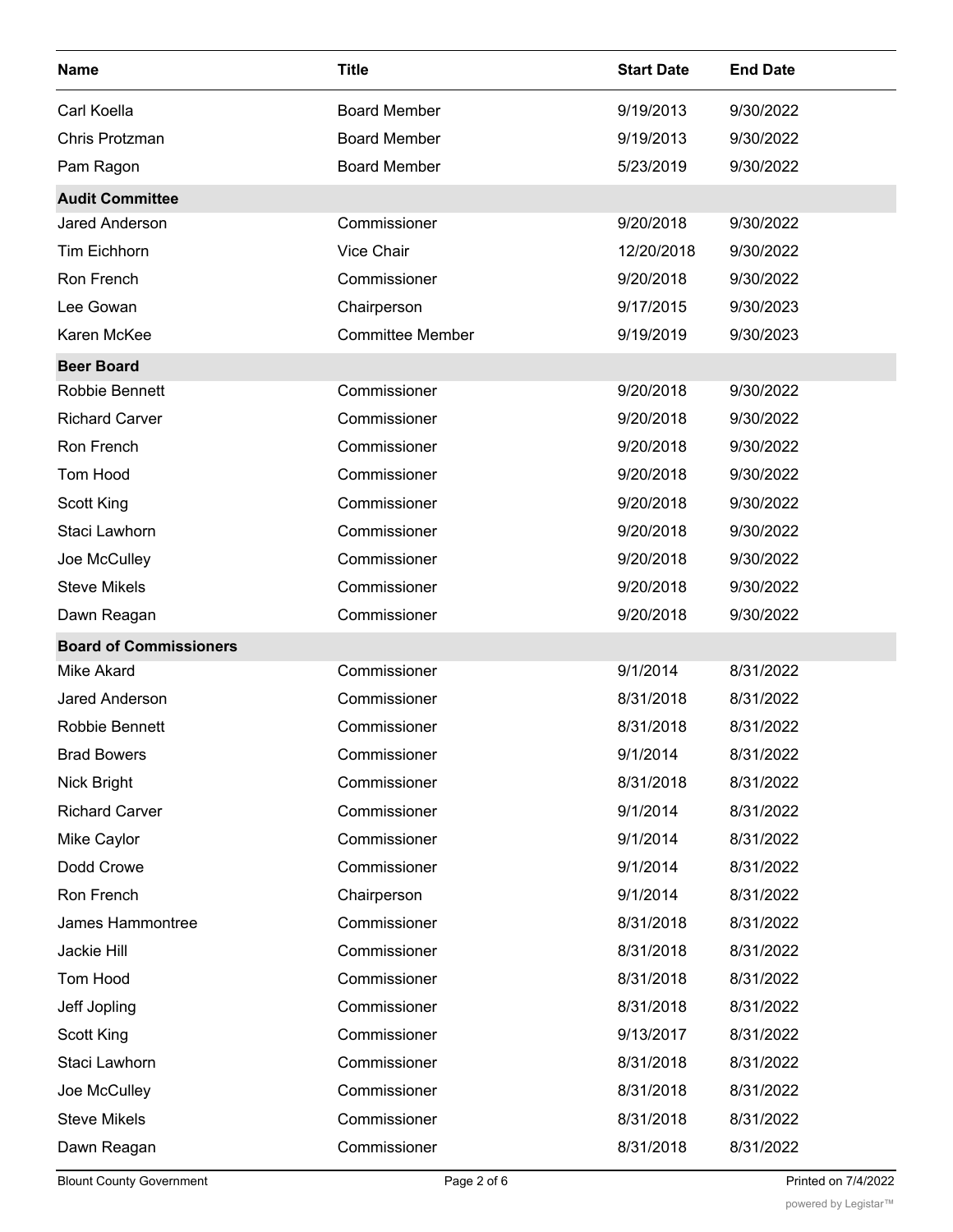| <b>Name</b>                          | <b>Title</b>            | <b>Start Date</b> | <b>End Date</b> |
|--------------------------------------|-------------------------|-------------------|-----------------|
| <b>Brian Robbins</b>                 | Commissioner            | 1/18/2018         | 8/31/2022       |
| <b>Tom Stinnett</b>                  | Vice Chair              | 9/1/2014          | 8/31/2022       |
| Linda Webb                           | Commissioner            | 8/31/2018         | 8/31/2022       |
| <b>Board of Construction Appeals</b> |                         |                   |                 |
| David O. Roberts                     | <b>Board Member</b>     | 4/18/2019         | 5/1/2023        |
| William B. Steverson                 | <b>Board Member</b>     | 4/18/2019         | 5/1/2024        |
| <b>Board of Zoning Appeals</b>       |                         |                   |                 |
| Larry Chesney                        | Chairperson             | 1/26/2017         | 10/1/2026       |
| <b>Bruce Damrow</b>                  | Secretary               | 1/26/2017         | 10/1/2025       |
| Joe Everett                          | <b>Board Member</b>     | 1/26/2017         | 8/31/2024       |
| <b>Stanley Headrick</b>              | <b>Board Member</b>     | 1/26/2017         | 8/31/2023       |
| <b>Brian King</b>                    | <b>Board Member</b>     | 8/17/2017         | 8/31/2022       |
| John Rush                            | Alternate               | 9/21/2017         |                 |
| <b>Budget Committee</b>              |                         |                   |                 |
| <b>Jared Anderson</b>                | Commissioner            | 9/4/2018          | 9/1/2022        |
| Mike Caylor                          | Commissioner            | 1/18/2018         | 9/1/2022        |
| Sharon Hannum                        | <b>Committee Member</b> | 1/18/2018         | 9/1/2022        |
| <b>Ed Mitchell</b>                   | Chairperson             | 1/18/2018         | 9/1/2022        |
| <b>Tom Stinnett</b>                  | Commissioner            | 9/4/2018          | 9/1/2022        |
| <b>CARES Committee</b>               |                         |                   |                 |
| Robbie Bennett                       | Commissioner            | 9/20/2018         | 8/31/2022       |
| William R. Brewer                    | Judge                   | 9/20/2018         | 8/31/2022       |
| <b>Chris Cantrell</b>                | Deputy Chief            | 9/20/2018         | 8/31/2022       |
| <b>Richard Carver</b>                | Vice Chair              | 9/20/2018         | 8/31/2022       |
| <b>Thomas Cole</b>                   | <b>Committee Member</b> | 9/20/2018         | 8/31/2022       |
| Jeff French                          | <b>Chief Deputy</b>     | 9/20/2018         | 8/31/2022       |
| <b>Tammy Harrington</b>              | Judge                   | 8/16/2018         | 8/31/2022       |
| Jackie Hill                          | Commissioner            | 9/20/2018         | 8/31/2022       |
| Tammy Lynn                           | Chairperson             | 9/20/2018         | 8/31/2022       |
| <b>Tom Stinnett</b>                  | Commissioner            | 9/20/2018         | 8/31/2022       |
| <b>Commission Workshop</b>           |                         |                   |                 |
| <b>Mike Akard</b>                    | Commissioner            | 9/1/2018          | 8/31/2022       |
| Jared Anderson                       | Commissioner            | 9/1/2018          | 8/31/2022       |
| Robbie Bennett                       | Commissioner            | 9/1/2018          | 8/31/2022       |
| <b>Brad Bowers</b>                   | Commissioner            | 9/1/2018          | 8/31/2022       |
| Nick Bright                          | Commissioner            | 9/1/2018          | 8/31/2022       |
| <b>Richard Carver</b>                | Commissioner            | 9/1/2018          | 8/31/2022       |
| Mike Caylor                          | Commissioner            | 9/1/2018          | 8/31/2022       |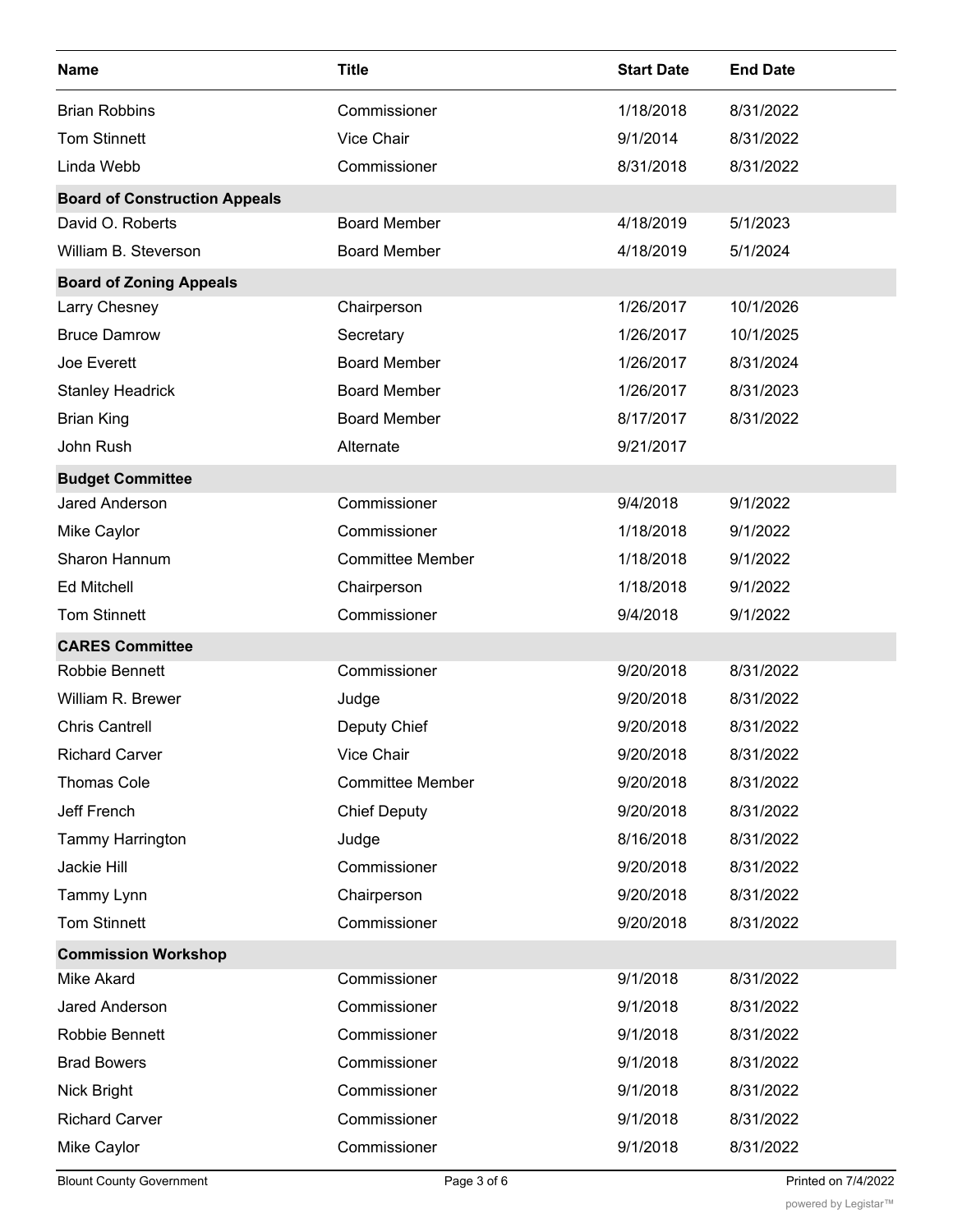| <b>Name</b>                      | <b>Title</b>                  | <b>Start Date</b> | <b>End Date</b> |
|----------------------------------|-------------------------------|-------------------|-----------------|
| Dodd Crowe                       | Vice Chair                    | 9/1/2018          | 8/31/2022       |
| Ron French                       | Commissioner                  | 9/1/2018          | 8/31/2022       |
| James Hammontree                 | Commissioner                  | 9/1/2018          | 8/31/2022       |
| Jackie Hill                      | Commissioner                  | 9/1/2018          | 8/31/2022       |
| Tom Hood                         | Commissioner                  | 9/1/2018          | 8/31/2022       |
| Jeff Jopling                     | Commissioner                  | 9/1/2018          | 8/31/2022       |
| Scott King                       | Commissioner                  | 9/1/2018          | 8/31/2022       |
| Staci Lawhorn                    | Commissioner                  | 9/1/2018          | 8/31/2022       |
| Joe McCulley                     | Commissioner                  | 9/1/2018          | 8/31/2022       |
| <b>Steve Mikels</b>              | Commissioner                  | 9/1/2018          | 8/31/2022       |
| Dawn Reagan                      | Commissioner                  | 9/1/2018          | 8/31/2022       |
| <b>Brian Robbins</b>             | Commissioner                  | 9/1/2018          | 8/31/2022       |
| <b>Tom Stinnett</b>              | Chairperson                   | 9/1/2018          | 8/31/2022       |
| Linda Webb                       | Commissioner                  | 9/1/2018          | 8/31/2022       |
| <b>Education Committee</b>       |                               |                   |                 |
| <b>Mike Akard</b>                | Commissioner                  | 9/20/2018         | 9/30/2022       |
| Robbie Bennett                   | Commissioner                  | 9/19/2019         | 9/30/2022       |
| <b>Brad Bowers</b>               | Commissioner                  | 9/20/2018         | 9/30/2022       |
| Nick Bright                      | Vice Chair                    | 9/19/2019         | 9/30/2022       |
| Dodd Crowe                       | Commissioner                  | 9/20/2018         | 9/30/2022       |
| Staci Lawhorn                    | Commissioner                  | 9/20/2018         | 9/30/2022       |
| Joe McCulley                     | Commissioner                  | 9/20/2018         | 9/30/2022       |
| <b>Steve Mikels</b>              | Commissioner                  | 9/20/2018         | 9/30/2022       |
| Dawn Reagan                      | Chairperson                   | 9/20/2018         | 9/30/2022       |
| <b>Fred Goins</b>                | School Representative         | 8/15/2019         | 9/30/2022       |
| Debbie Sudhoff                   | <b>School Representative</b>  | 8/15/2019         | 9/30/2022       |
| <b>Finance Committee</b>         |                               |                   |                 |
| Jared Anderson                   | Commissioner                  | 9/20/2018         | 8/31/2022       |
| Staci Lawhorn                    | Commissioner                  | 9/20/2018         | 8/31/2022       |
| <b>Tom Stinnett</b>              | Commissioner                  | 9/20/2018         | 8/31/2022       |
| <b>Human Resources Committee</b> |                               |                   |                 |
| Jared Anderson                   | Chairperson                   | 9/20/2018         | 9/30/2022       |
| Jim Berrong                      | Sheriff                       | 7/21/2016         | 8/31/2022       |
| Rob Britt                        | School Representative         | 7/21/2016         | 9/30/2022       |
| <b>Richard Carver</b>            | Commissioner                  | 9/20/2018         | 9/30/2022       |
| <b>Phyllis Crisp</b>             | <b>Register of Deeds</b>      | 7/21/2016         | 9/30/2022       |
| Jeff Headrick                    | <b>Highway Superintendent</b> | 7/21/2016         | 8/31/2022       |
| <b>Scott Graves</b>              | <b>Trustee</b>                | 7/21/2016         | 8/31/2022       |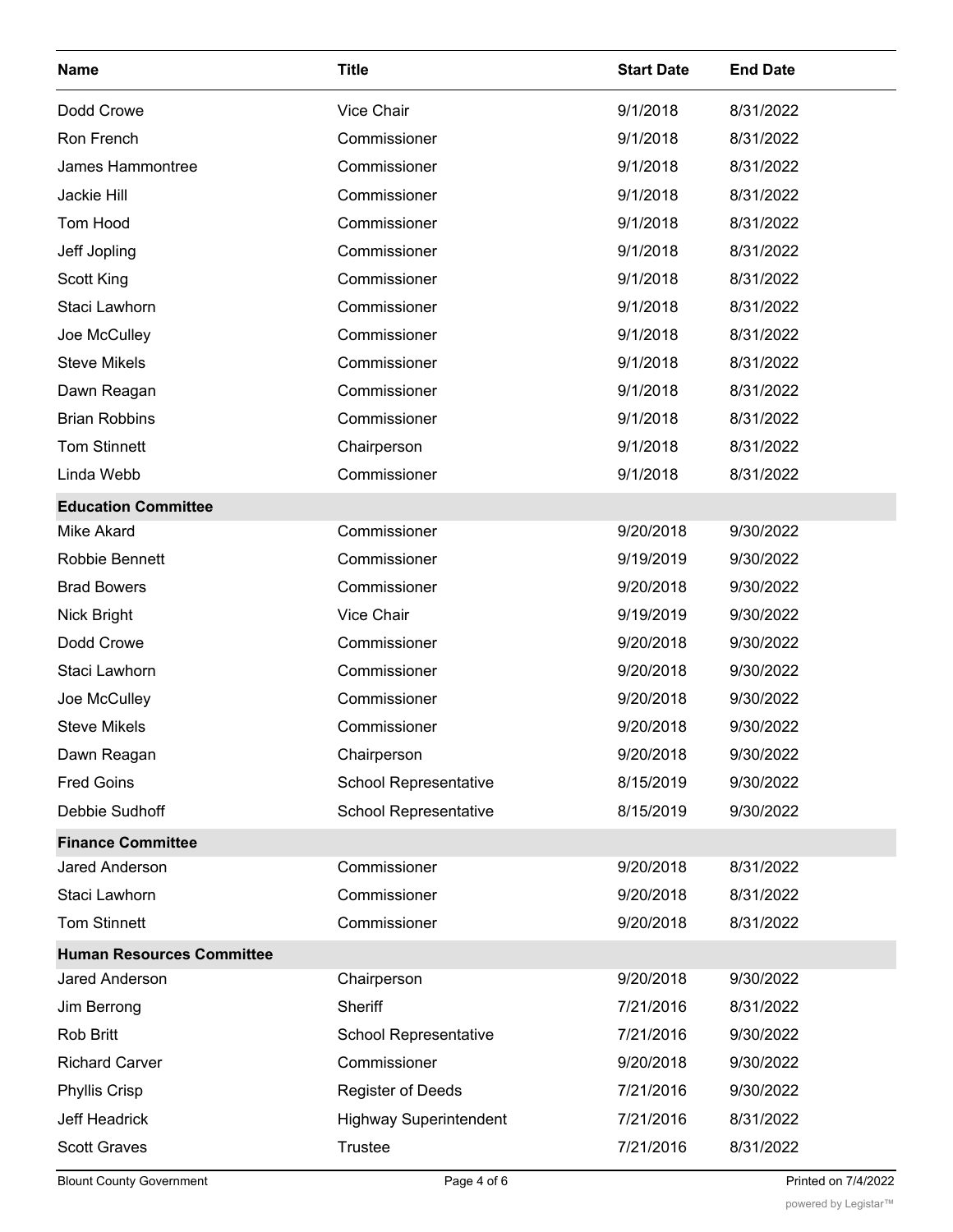| <b>Name</b>                             | <b>Title</b>            | <b>Start Date</b> | <b>End Date</b> |
|-----------------------------------------|-------------------------|-------------------|-----------------|
| <b>Ed Mitchell</b>                      | Mayor                   | 7/21/2016         | 8/31/2022       |
| Dodd Crowe                              | <b>Vice Chair</b>       | 9/20/2018         | 9/30/2022       |
| <b>David Murrell</b>                    | School Representative   | 7/21/2016         | 9/30/2022       |
| Jim Hammontree                          | Commissioner            | 9/20/2018         | 9/30/2022       |
| <b>Tom Stinnett</b>                     | Commissioner            | 9/20/2018         | 9/30/2022       |
| <b>Information Technology Committee</b> |                         |                   |                 |
| <b>Richard Carver</b>                   | Commissioner            | 9/20/2018         | 9/30/2022       |
| <b>Scott Graves</b>                     | <b>Trustee</b>          | 9/20/2018         | 9/30/2022       |
| Keith Hackney                           | <b>Committee Member</b> | 9/20/2018         | 9/30/2022       |
| Gaye Hasty                              | <b>County Clerk</b>     | 9/20/2018         | 9/30/2022       |
| John Herron                             | <b>Committee Member</b> | 9/20/2018         | 9/30/2022       |
| Tom Hood                                | Commissioner            | 9/20/2018         | 9/30/2022       |
| Jeff Jopling                            | Commissioner            | 9/20/2018         | 9/30/2022       |
| <b>Justin McClure</b>                   | <b>Committee Member</b> | 7/16/2021         | 9/30/2022       |
| <b>Ed Mitchell</b>                      | Chairperson             | 9/20/2018         | 9/30/2022       |
| <b>Adam Trent</b>                       | <b>Committee Member</b> | 9/16/2021         | 9/30/2022       |
| <b>Insurance Committee</b>              |                         |                   |                 |
| Jared Anderson                          | Chairperson             | 9/20/2018         | 9/30/2022       |
| <b>Richard Carver</b>                   | Commissioner            | 9/20/2018         | 9/30/2022       |
| Dodd Crowe                              | Vice Chair              | 9/20/2018         | 9/30/2022       |
| Jim Hammontree                          | Commissioner            | 9/20/2018         | 9/30/2022       |
| <b>Tom Stinnett</b>                     | Commissioner            | 9/20/2018         | 9/30/2022       |
| <b>Planning Commission</b>              |                         |                   |                 |
| Roy Gamble                              | Commissioner            | 2/15/2018         | 2/15/2026       |
| Geneva Harrison                         | Commissioner            | 4/16/2015         | 4/16/2023       |
| Tom Hodge                               | Commissioner            | 12/30/2016        | 12/30/2024      |
| Jeff Jopling                            | Commissioner            | 10/2/2018         | 9/30/2022       |
| Scott King                              | Commissioner            | 9/20/2018         | 9/30/2022       |
| <b>Bruce McClellan</b>                  | Commissioner            | 11/21/2019        | 10/31/2023      |
| <b>Steve Mikels</b>                     | Commissioner            | 9/20/2018         | 9/30/2022       |
| <b>Brian Robbins</b>                    | Commissioner            | 9/20/2018         | 9/30/2022       |
| Ed Stucky                               | Commissioner            | 10/19/2017        | 10/30/2025      |
| Darrell Tipton                          | Commissioner            | 12/15/2016        | 12/31/2024      |
| <b>Clifford Walker</b>                  | Commissioner            | 11/17/2016        | 11/30/2024      |
| Linda Webb                              | Commissioner            | 9/20/2018         | 9/30/2022       |
| <b>Public Services Committee</b>        |                         |                   |                 |
| <b>Mike Akard</b>                       | Commissioner            | 4/6/2022          | 9/1/2022        |
| Nick Bright                             | Commissioner            | 4/6/2022          | 9/1/2022        |